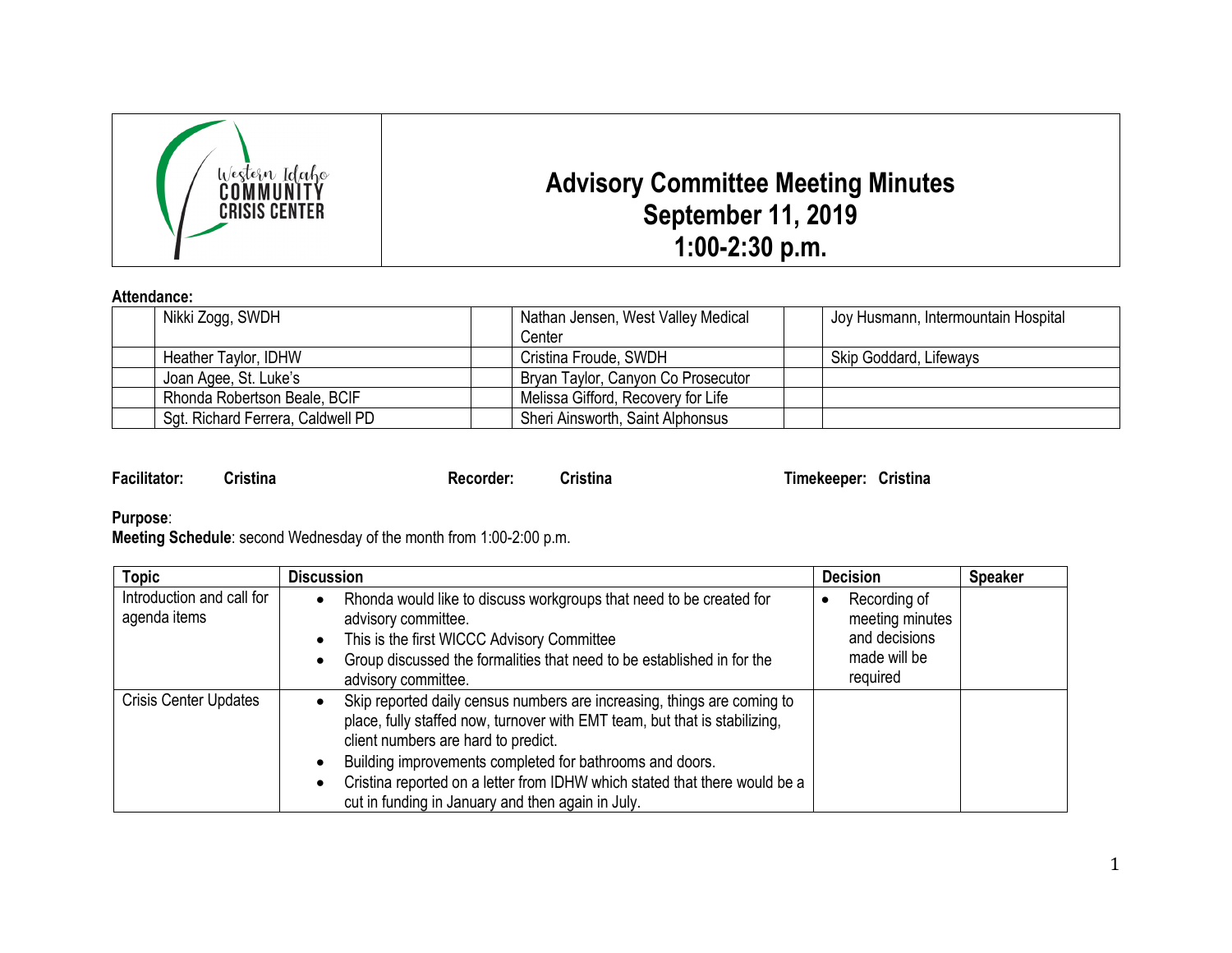|                | After further conversations with Ross Edmund from IDHW about the crisis<br>center being new and not having the daily census to make up the budget<br>difference with Medicaid billing in January Ross stated that the center<br>would remain fully funded to make up that difference. A request for<br>something in writing was made.<br>Heather stated that Medicaid expansion was at the root of IDHW budget<br>cuts.<br>For the next fiscal year, we will need to have conversations with counties,<br>cities, and any other potential donors start building a sustainability plan<br>178 services provided in the first quarter, 104 were unduplicated. 52%<br>reported not having insurance 39% reported having insurance, 9%<br>unknown. Provided insurance providers reported.<br>Discussed barriers to receiving insurance information from clients.<br>Discussed Medicaid database to see if clients were covered.<br>Discussed that Lifeways assist client enroll into health insurance if its<br>identified as a barrier. The group would like numbers on people who were<br>assisted getting enrolled for medical coverage.<br>Rhonda discussed the eligibility lines private insurers have to find out if<br>someone has coverage.<br>Discussed bi-weekly meetings to help work on the reimbursement process<br>with various payers. Another is for outreach and communication.<br>Discussed the potential for Ross to write a letter on how crisis centers are<br>established and have oversight from IDHW to help with the credentialing<br>process for reimbursement.<br>Shared demographics from quarterly report that should be completed<br>soon.<br>Barriers identified were transportation, stigma and education.<br>$\bullet$ |                                    |  |
|----------------|-----------------------------------------------------------------------------------------------------------------------------------------------------------------------------------------------------------------------------------------------------------------------------------------------------------------------------------------------------------------------------------------------------------------------------------------------------------------------------------------------------------------------------------------------------------------------------------------------------------------------------------------------------------------------------------------------------------------------------------------------------------------------------------------------------------------------------------------------------------------------------------------------------------------------------------------------------------------------------------------------------------------------------------------------------------------------------------------------------------------------------------------------------------------------------------------------------------------------------------------------------------------------------------------------------------------------------------------------------------------------------------------------------------------------------------------------------------------------------------------------------------------------------------------------------------------------------------------------------------------------------------------------------------------------------------------------------------------------------------------------------|------------------------------------|--|
| By Laws Review | Reviewed by laws for WICCC.<br>$\bullet$                                                                                                                                                                                                                                                                                                                                                                                                                                                                                                                                                                                                                                                                                                                                                                                                                                                                                                                                                                                                                                                                                                                                                                                                                                                                                                                                                                                                                                                                                                                                                                                                                                                                                                            | Cristina will edit<br>$\bullet$    |  |
|                | Bylaws were created using bylaws from existing crisis center, bylaws                                                                                                                                                                                                                                                                                                                                                                                                                                                                                                                                                                                                                                                                                                                                                                                                                                                                                                                                                                                                                                                                                                                                                                                                                                                                                                                                                                                                                                                                                                                                                                                                                                                                                | the bylaws and                     |  |
|                | emailed was a version created with the help of Sarah and Commissioner<br>Kelly.                                                                                                                                                                                                                                                                                                                                                                                                                                                                                                                                                                                                                                                                                                                                                                                                                                                                                                                                                                                                                                                                                                                                                                                                                                                                                                                                                                                                                                                                                                                                                                                                                                                                     | provide a final<br>version for the |  |
|                | The group read section by section and provided changes and updates<br>needed to bylaws.                                                                                                                                                                                                                                                                                                                                                                                                                                                                                                                                                                                                                                                                                                                                                                                                                                                                                                                                                                                                                                                                                                                                                                                                                                                                                                                                                                                                                                                                                                                                                                                                                                                             | group to<br>approve and            |  |
|                | The group will email Cristina as to their length of commitment to the<br>advisory committee.                                                                                                                                                                                                                                                                                                                                                                                                                                                                                                                                                                                                                                                                                                                                                                                                                                                                                                                                                                                                                                                                                                                                                                                                                                                                                                                                                                                                                                                                                                                                                                                                                                                        | sign at the next<br>meeting        |  |
|                | Meeting minutes and agenda will be posted on the SWDH website.                                                                                                                                                                                                                                                                                                                                                                                                                                                                                                                                                                                                                                                                                                                                                                                                                                                                                                                                                                                                                                                                                                                                                                                                                                                                                                                                                                                                                                                                                                                                                                                                                                                                                      |                                    |  |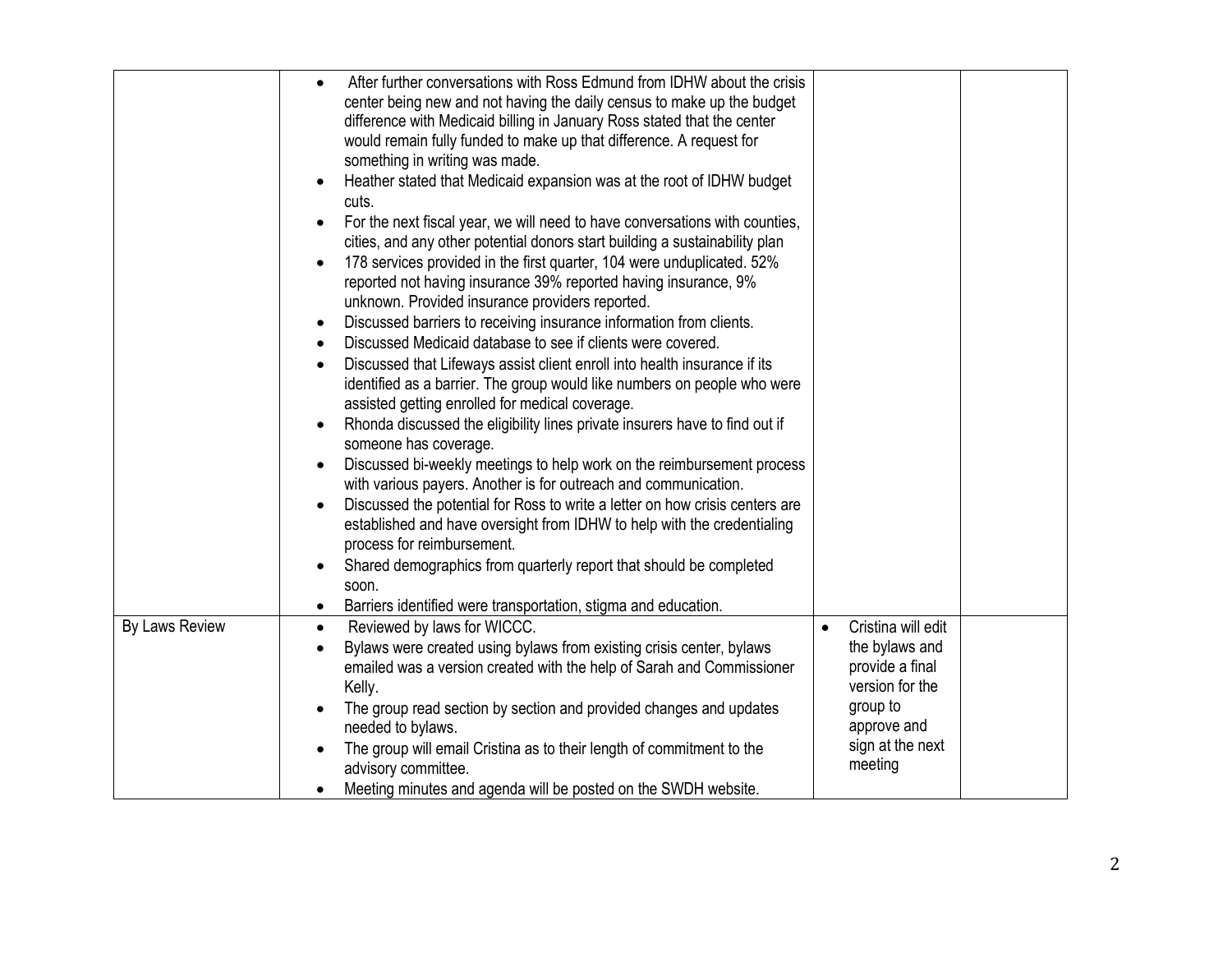|                                               | It was discussed that the secretary would gather meeting minutes,<br>agendas and provide assistance to the committee and for those reasons it<br>should be a SWDH employee to eliminate a burden on committee<br>members.<br>Chair and co-chair will be voted on at the next meeting.                                                                                                                                                                                                                                                              | Secretary will be<br>provided by<br><b>SWDH</b> |
|-----------------------------------------------|----------------------------------------------------------------------------------------------------------------------------------------------------------------------------------------------------------------------------------------------------------------------------------------------------------------------------------------------------------------------------------------------------------------------------------------------------------------------------------------------------------------------------------------------------|-------------------------------------------------|
| <b>Crisis Center</b><br>Needs/Issues/Concerns | Workgroups in the future would need to include a committee member.<br>Groups outside of the committee that are ongoing and could possible<br>considered workgroups is the group that meets to work on the<br>sustainability plan and a group that is meeting on outreach and<br>communication. Both meet biweekly.<br>Skip stated that things were going smoothly and there were no needs,<br>issues or concerns.<br>Sustainability, outreach and marketing, quality improvement were some<br>workgroups that were identified as a potential need. |                                                 |
| <b>Meeting Selection</b>                      | Discussed conflicts with current meeting, shared conflict that Terry Reilly<br>$\bullet$<br>had as the invited physician position for the committee.<br>Each committee member present shared that this time and date worked<br>for them.<br>The group decided that the current day of the month and time works best<br>for everyone.                                                                                                                                                                                                               | The committee<br>will keep<br>meeting as is     |
| Action Items                                  | Finalize and sign bylaws<br>$\bullet$<br>Provide regular updates on insurance providers for clients, how many<br>clients are serviced at the crisis center, sustainability plan progress, post<br>discharge appointments, outreach and marketing as standing agenda<br>items.                                                                                                                                                                                                                                                                      |                                                 |

## **Next Meeting**

| Date/Time:     | October 9, 2019 from 1:00-2:30 p.m.                        |
|----------------|------------------------------------------------------------|
| Location:      | SWDH, 13307 Miami Lane, Caldwell in Gunderson Room or Zoom |
| Facilitator:   | Cristina Froude                                            |
| Recorder:      | Cristina Froude                                            |
| Agenda:        |                                                            |
|                |                                                            |
| Tabled/Outside |                                                            |
| work:          |                                                            |